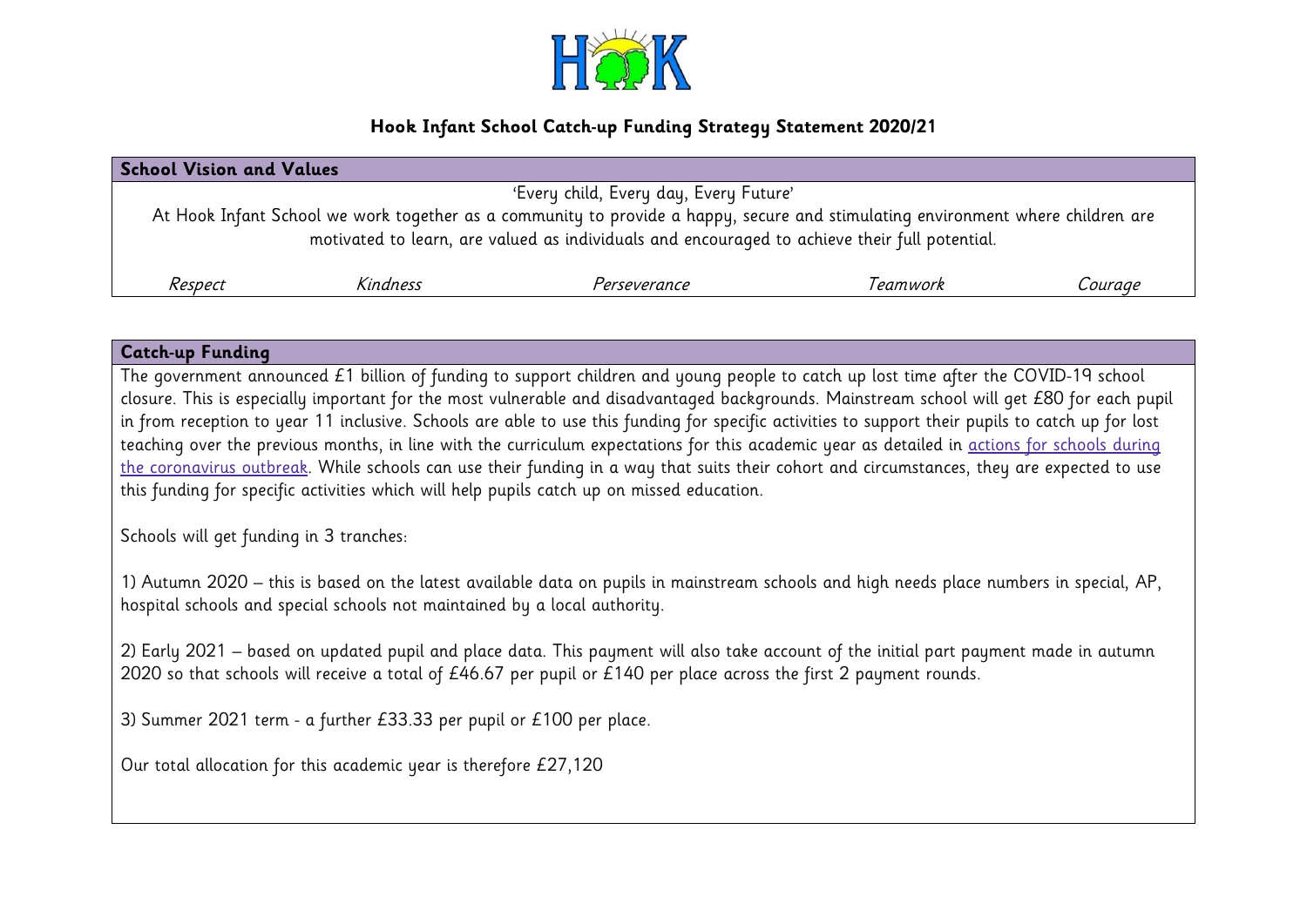#### **Catch-up Funding Strategic Principles**

**Our building blocks for tackling all educational disadvantage; these aspects are monitored and reviewed by the Catch-up Premium and Pupil Premium strategy team.**

### **Whole-school ethos of attainment for all**

There is a culture of high expectations for **all**.

There is a belief that **all** pupils are capable of overcoming their personal barriers to succeed.

**All** pupils and their families are held in high regard.

Leaders, teachers and other adults understand their role within the school's strategy.

#### **Addressing behaviour and attendance**

A strong emphasis is placed on developing positive behaviours for learning.

The school responds rapidly to ensure behaviour management strategies are effective for pupils that need support.

Attendance is monitored. Strategies, where applicable, are implemented to improve absence or lateness to maximise opportunities for learning in school.

Persistent absence is rigorously challenged and proactive strategies to positively engage families are pursued.

## **High quality teaching for all**

The school places a strong emphasis on ensuring **all** pupils receive high quality teaching; responsive on-going formative assessment is essential to ensure disadvantaged pupils make strong progress**.** 

Teachers are committed to successfully engage with **all** pupils who are less successful learners.

Professional development is focused on securing strong subject knowledge, questioning, feedback, 'talk for learning', metacognition and self-regulation.

Interventions are additional to the entitlement to high quality teaching; class teachers retain accountability for pupil achievement.

#### **Meeting individual learning needs**

There is a strong understanding of the barriers to learning and how these barriers present in school.

Personalised profiles are used to ensure barriers are overcome so that **all** pupils can benefit from enrichment, emotional well-being support and interventions that enable them to succeed in their learning across a wide range of subjects.

Learning gaps and misconceptions are identified and addressed so that pupils can secure learning domains that will enable them to catch up to meet age related expectations or increasingly work at greater depth.

Transition processes for **all** pupils are carefully planned and implemented.

#### **Data-driven**

The progress of **all** pupils is discussed at pupil progress meetings and at key assessment milestones. Actions are identified, implemented and regularly reviewed within each assessment phase.

Accelerated progress must lead to higher attainment within an academic year and key stages.

### **Clear, responsive leadership**

A Strategy Group, which includes top leadership and a governor, review the effectiveness of strategies at the end of each assessment phase.

Self-evaluation is rigorous and honest.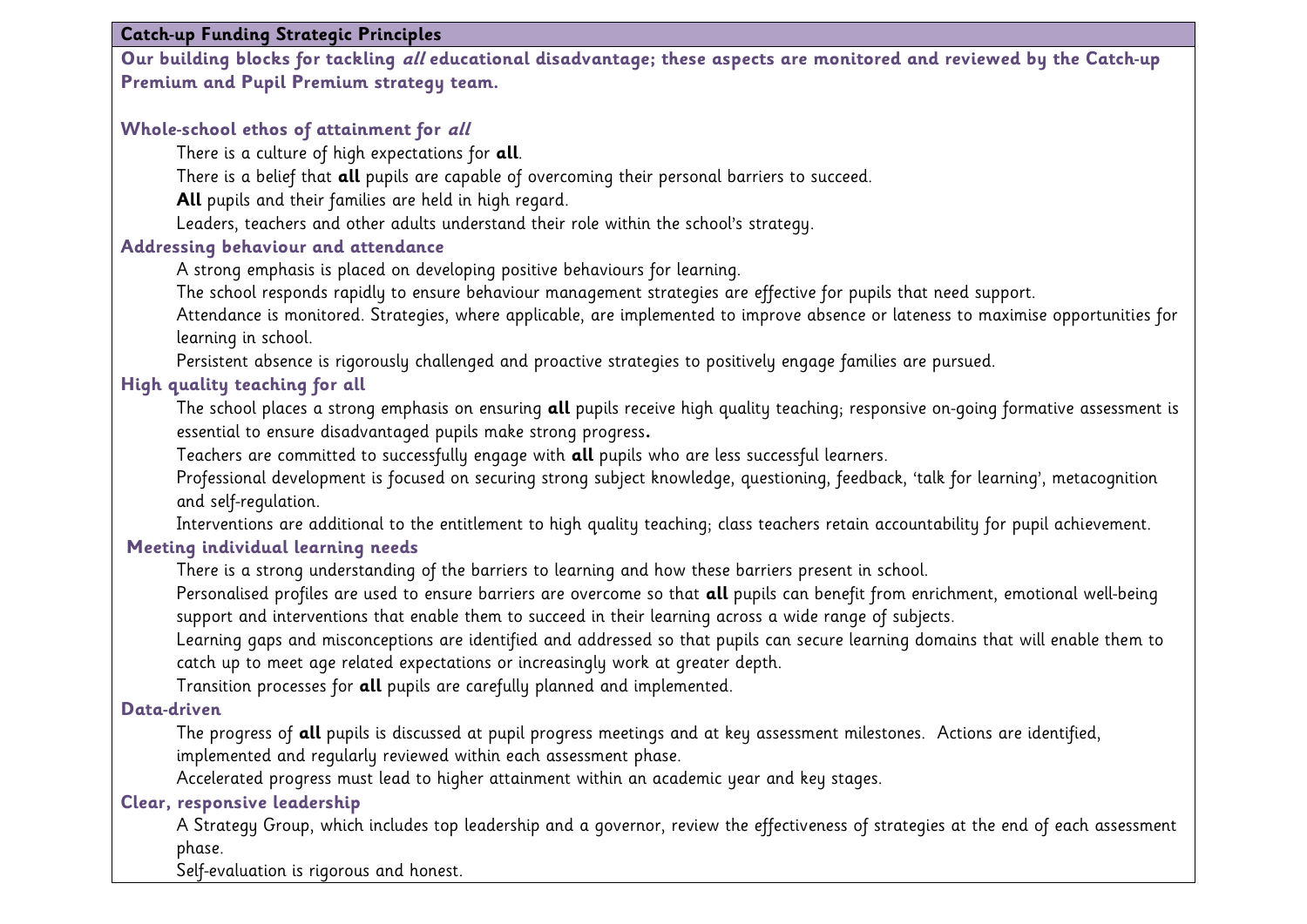The effectiveness of the strategy is reviewed termly and is based on internal analysis, research and best practice. Leaders apply robust quality assurance processes and clear success criteria.

# **Deploying staff effectively**

Both teachers and support staff are deployed flexibly in response to the changing learning needs of **all** pupils. Resources are targeted at pupils at risk of underachievement in terms of low and high attainment.

### **Catch-up Funding Strategy Group – reviewed January 2021, April 2021 and July 2021**

| Team member       | Role                    |
|-------------------|-------------------------|
| Melanie Walker    | Headteacher             |
| Louise Hannan     | Deputy Headteacher      |
| Lisa Ross         | SENDCO                  |
| Dawn Walters      | <b>EYFS Leader</b>      |
| Jo Smith          | Year 1 and maths leader |
| Ashleigh Spencer  | Year 2 leader           |
| Caroline Tocher   | English Leader          |
| Chris Mullholland | Inclusion governor      |

| Current Profile for 2020.21 academic year                               |               |                               |                                         |  |  |  |
|-------------------------------------------------------------------------|---------------|-------------------------------|-----------------------------------------|--|--|--|
| <b>NoR</b>                                                              | 344           | <b>Total Catch-up Premium</b> | £27,120                                 |  |  |  |
| <b>Date of Statement</b>                                                | November 2020 | <b>Review Date(s)</b>         | January 2021<br>April 2021<br>July 2021 |  |  |  |
| Rationale and key barriers to learning for Catch-up Funding priorities: |               |                               |                                         |  |  |  |

# **Summer term 2020 partial return to school**

From June 1<sup>st</sup> when schools partially reopened, we were able to open to Year R only (being an Infant school) along with key worker bubbles. Our Year R attendance was 73% and we operated three full key worker bubbles. Our main teaching focus for Summer term 2 was personal, social and emotional development (PSHE), phonics and reading, and maths. We continued to provide remote learning for the children who did not return and this mirrored what was happening in school for Year R. Remote learning continued for all year 1 and 2 children through a weekly topic-based curriculum focussing on aspects of the curriculum which would have been covered in school.

### **September 2020 full return to school**

# **KS1**

From September 2020 when schools fully reopened, all children were assessed on entry in order to review and amend our catch-up curriculum based on the needs of the children. We quickly identified that not all children had undertaken the same amount of learning due to individual family circumstances during lockdown, and also identified that the children who did not return in Year R during the summer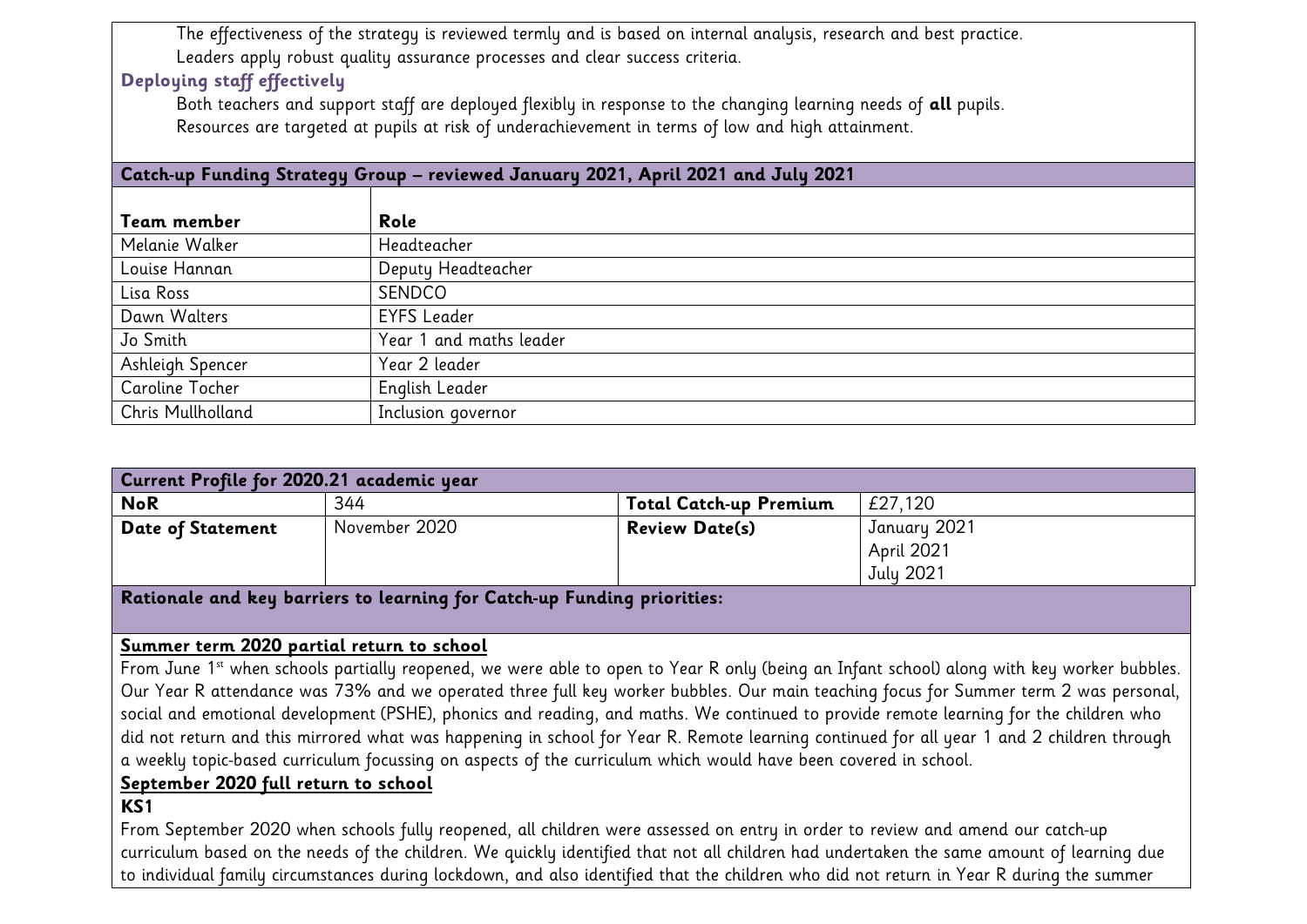term were further behind their peers. For the children starting in Year 2, we identified that writing stamina and fluency was an area/skill that had regressed for a number of children along with reading fluency. Therefore, the catch-up curriculum for the Autumn term in Year 2 has been re-planned to focus on Year 1 summer term learning objectives, with a more rigorous focus on PSHE, phonics, reading and maths, whilst still providing our creative, broad and balanced curriculum. The KS1 curriculum is continually being reviewed and revised to ensure that the children are now achieving as they should be with relevant and specific interventions in place to ensure **all** children catch-up.

# **EYFS**

Year R children have been assessed on entry to school using the Early Adopter Baseline assessment. Assessment data shows that the children who returned to their pre-school setting during the summer term entered school confidently and were achieving no differently to previous years cohorts. However, we identified that the children who did not return to pre-school were underachieving and in particular in the personal, social and emotional development aspects of the curriculum, along with fine and gross motor skills. This is therefore our focus for the catch-up funding in Year R.

| School Improvement Catch-up Plan 2020/21 priorities for all pupils<br>KS <sub>1</sub> |                                                    |                                                                                                                     |                                                                                                                                      |                                                                                                                                                                                                                                                                                                                                                           |       |                                          |
|---------------------------------------------------------------------------------------|----------------------------------------------------|---------------------------------------------------------------------------------------------------------------------|--------------------------------------------------------------------------------------------------------------------------------------|-----------------------------------------------------------------------------------------------------------------------------------------------------------------------------------------------------------------------------------------------------------------------------------------------------------------------------------------------------------|-------|------------------------------------------|
| Area of                                                                               | <b>Barrier to</b>                                  | <b>Objectives</b>                                                                                                   | Success criteria                                                                                                                     | <b>Actions</b>                                                                                                                                                                                                                                                                                                                                            | Cost  | Monitoring                               |
| focus                                                                                 | learning                                           |                                                                                                                     |                                                                                                                                      |                                                                                                                                                                                                                                                                                                                                                           |       |                                          |
| Academic                                                                              | Phonic knowledge                                   | To improve<br>acquisition of<br>phonic knowledge<br>To blend/segment<br>successfully when<br>reading and<br>writing | Pupils will be able<br>to access the<br>curriculum, make<br>at least expected<br>progress and<br>achieve in line with<br>their peers | Assess children at start and<br>end of Phonics intervention<br>Implement small group and<br>1:1 Phonics interventions x<br>3 per week<br>Ensure additional relevant<br>resources are provided for<br>use in class for individual or<br>groups of children<br>Make ongoing necessary<br>adjustments to the wider<br>curriculum based on<br>individual need | £6310 | Catch-up<br>Funding<br>Strategy<br>Group |
| Academic                                                                              | Reading and<br>spelling of high<br>frequency words | To use phonic<br>knowledge to<br>decode words                                                                       | Pupils will be able<br>to access the<br>curriculum, make<br>at least expected<br>progress and                                        | Undertake booster sessions<br>x 3 per week<br>Ensure children are read<br>with every day                                                                                                                                                                                                                                                                  | £2541 | Catch-up<br>Funding<br>Strategy<br>Group |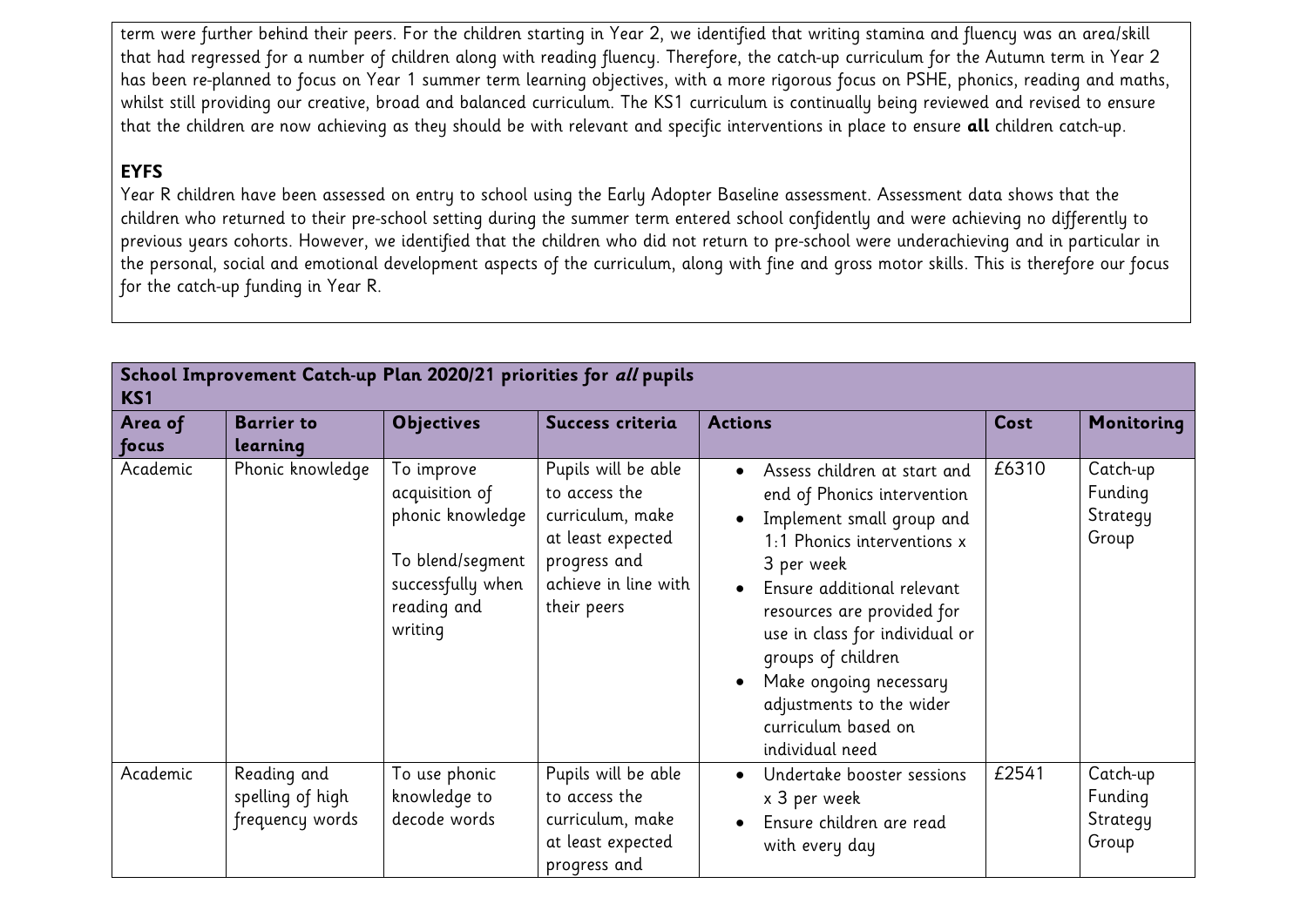|             |                                  | To improve sight<br>vocabulary<br>To spell using<br>phonic knowledge                              | achieve in line with<br>their peers<br>Reading and<br>writing fluency will<br>increase                                                                                   | Ensure additional relevant<br>resources are provided for<br>use in class for individual or<br>groups of children<br>Make ongoing necessary<br>adjustments to the wider<br>curriculum based on<br>individual need                                                               |       |                                          |
|-------------|----------------------------------|---------------------------------------------------------------------------------------------------|--------------------------------------------------------------------------------------------------------------------------------------------------------------------------|--------------------------------------------------------------------------------------------------------------------------------------------------------------------------------------------------------------------------------------------------------------------------------|-------|------------------------------------------|
| Academic    | Fine<br>motor/handwriting        | To form letters<br>using correct<br>starting point and<br>direction                               | Handwriting will<br>improve<br>Writing stamina<br>and fluency will<br>improve                                                                                            | Undertake booster sessions<br>x3 per week for fine<br>motor/handwriting<br>Ensure additional relevant<br>resources are provided for<br>use in class for individual or<br>groups of children                                                                                    | £1211 | Catch-up<br>Funding<br>Strategy<br>Group |
| Academic    | Sentence Structure               | To structure<br>sentences with<br>correct use of<br>GPS (Grammar,<br>punctuation and<br>spelling) | Pupils will be able<br>to access the<br>curriculum, make<br>at least expected<br>progress and<br>achieve in line with<br>their peers<br>Writing fluency<br>will increase | Undertake small group<br>$\bullet$<br>sessions x3 per week<br>Ensure additional relevant<br>resources are provided for<br>use in class for individual or<br>groups of children<br>Make ongoing necessary<br>adjustments to the wider<br>curriculum based on<br>individual need | £2170 | Catch-up<br>Funding<br>Strategy<br>Group |
| Academic    | Mathematic skills                | To improve<br>understanding of<br>mathematical<br>concepts and<br>fluency of recall               | Pupils will be able<br>to access the<br>curriculum, make<br>at least expected<br>progress and<br>achieve in line with<br>their peers                                     | Undertake booster sessions<br>x3 per week<br>Ensure additional relevant<br>resources are provided for<br>use in class for individual or<br>groups of children<br>Make ongoing necessary<br>adjustments to the wider<br>curriculum based on<br>individual need                  | £2340 | Catch-up<br>Funding<br>Strategy<br>Group |
| <b>SEMH</b> | Recognising and<br>responding to | To improve social,<br>emotional skills                                                            | Pupils will have<br>improved self-                                                                                                                                       | Provide ELSA for individual<br>children                                                                                                                                                                                                                                        | £4075 | Catch-up<br>funding                      |